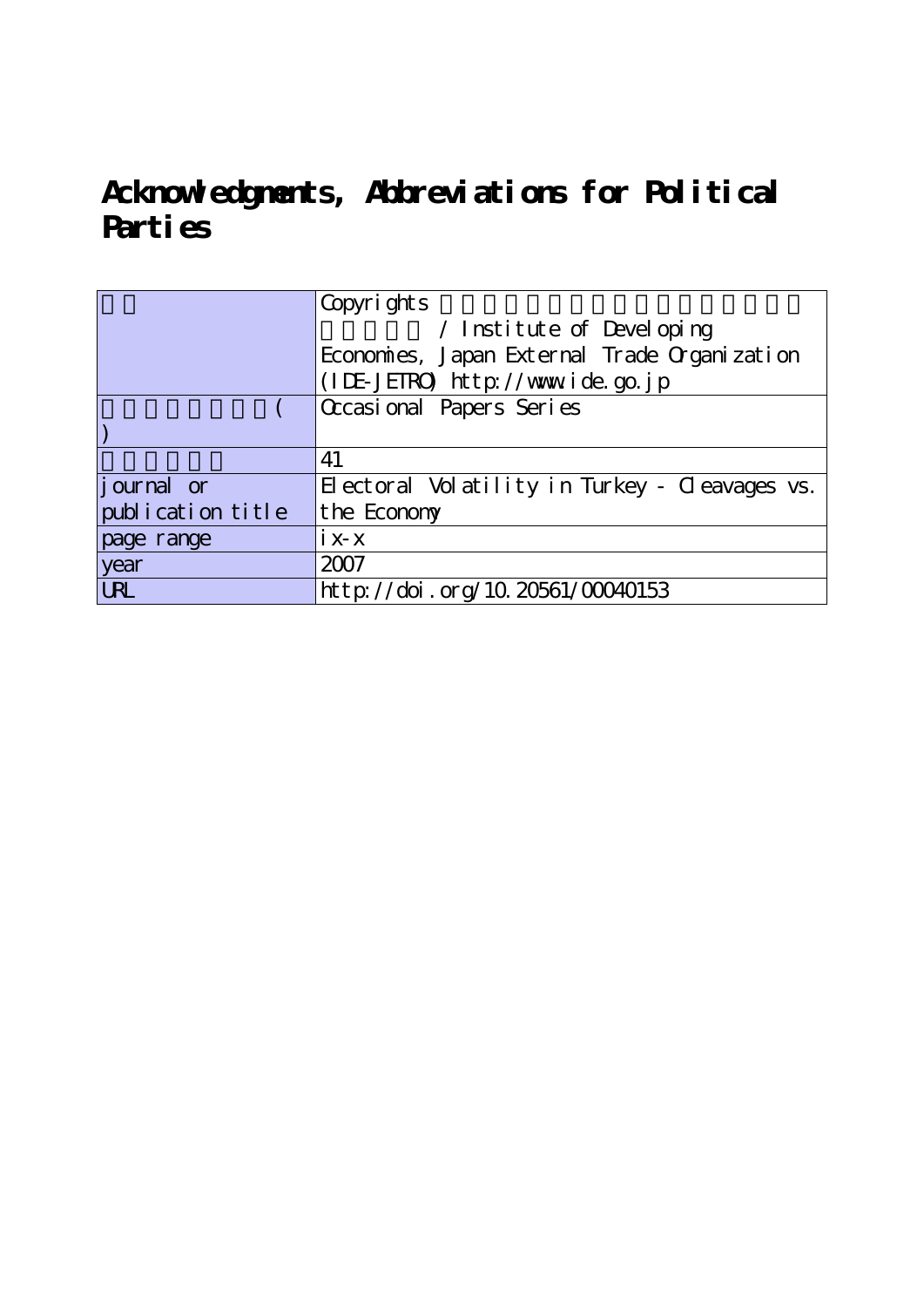## **Acknowledgments**

This study is an expansion on my doctoral dissertation submitted to the Department of Political Science and Public Administration, Bilkent University, Ankara. I would like to thank Prof. Ömer Faruk Gençkaya, Prof. Ergun Özbudun, Prof. Lauren McLaren, Prof. Ümit Cizre, Prof. Yusuf Ziya Özcan, and Prof. Serdar Güner for their invaluable comments and suggestions. I am also indebted to. Prof. Fuat Keyman, Prof. Aslı Çırakman, and Dr. Jerry Spring.

I received generous assistance from various institutions and individuals. Prof. Murat Seker provided me with cross-tabulated data used for his unpublished research. Prof. Murat Somer sent me files of his data tables before the publication of his article in *Comparative Political Studies*. Turkish Social, Economic and Political Research Foundation (TÜSES) and Veri Araştırma (Data Research) Ltd. gave me access to their valuable individual-level data set. I benefited greatly from the library of the Turkish Grand National Assembly. My thanks also go to Prof. Rusen Keles, the late Prof. Merih Celasun, Prof. Servet Mutlu, Mr. Fatih Kargı, Mr. I. smail Gündüz, and Mr. Ercan Tanrısal. The enduring support I received from them is greatly appreciated.

Lastly, I would like to thank my family for their patience and support.